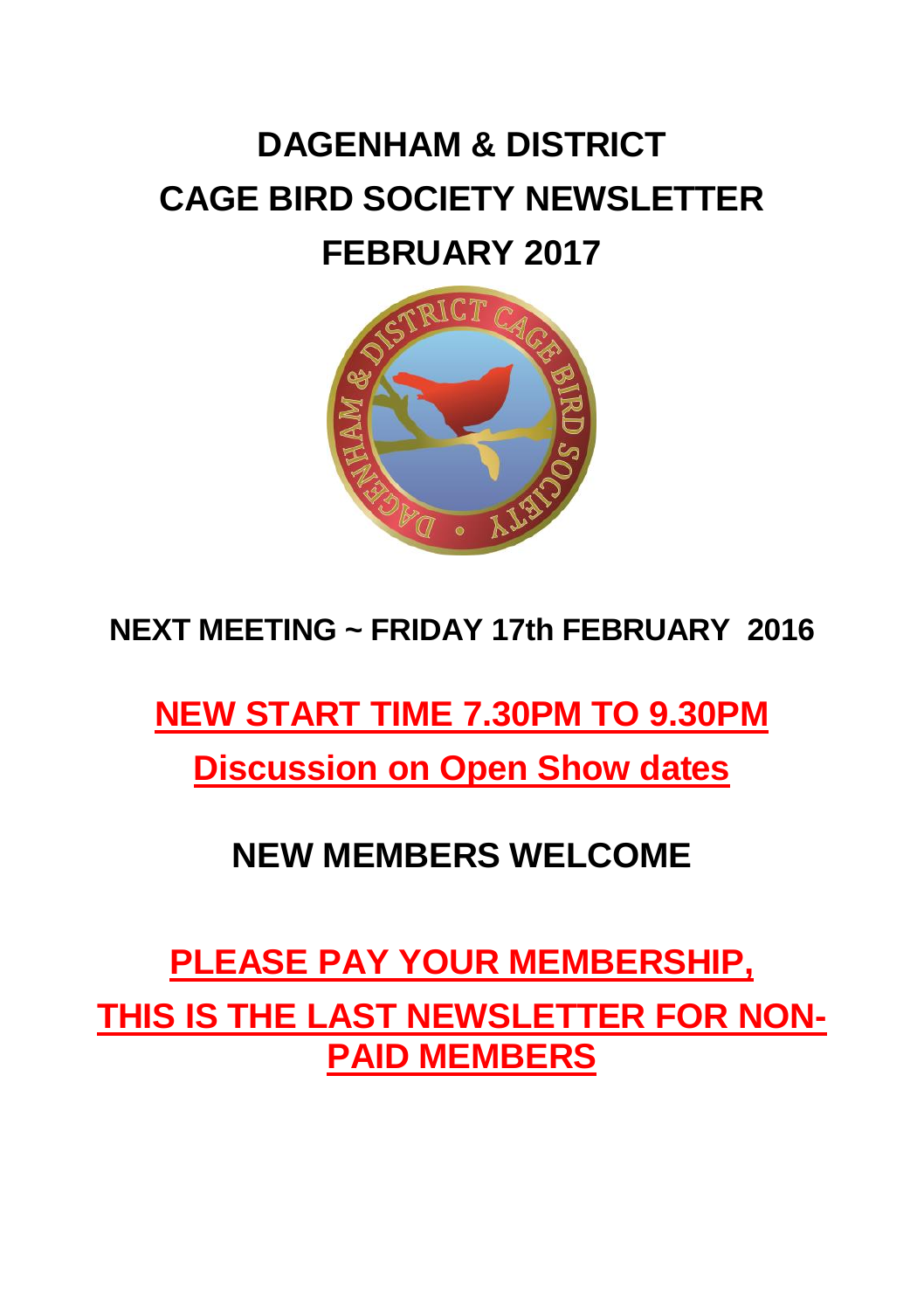**Dagenham and District Cage Bird Society Heath Park Hall Rusholme Avenue Dagenham Essex RM10 7PR**

#### **PRESIDENT**

Mr. Peter De Cort 5 Campbell Close Collier Row Romford Essex **RM1 4SA 01708 750036**

#### **CHAIRMAN**

Mr. Mick McCathy

### **TREASURER**

Mr. Peter De Cort 5 Campbell Close Collier Row Romford Essex **RM1 4SA 01708 750036**

#### **SECRETARY**

Mr. Richard Wilson Unit 5, 28-30 Fowler Rd Hainault, Essex **IG6 3UT 07852 959447**

## **Committee Members 2017**

President PETER DE CORT Vice President vacate… Chairman MICK McCATHY Vice Chairman vacate… Secretary RICHARD WILSON Asst. Secretary vacate… Treasurer PETER DE CORT Publicity & Raffle BARRY & VAL Show Manager **TONY STUBBS** Ass Show Manager MICK McCATHY Show Secretary STEVE WALLIS Asst. Show Secretary RICHARD WILSON Canteen MICK MACATHY

Committee: Dick Lathief, Ted Papandreas, Steve Roberts

**Meetings held on the third Friday of the month at 7.30pm at Heath Park Hall – Rusholme Avenue – Dagenham – Essex RM10 7PR**

**Committee Members meetings Would Officers and Committee Members please attend these monthly meetings starting from 7.30pm on every meeting night.**

**Subscription rates for the calendar year 2017**

**Single £10.00 Couples £10.00 Juniors Free.**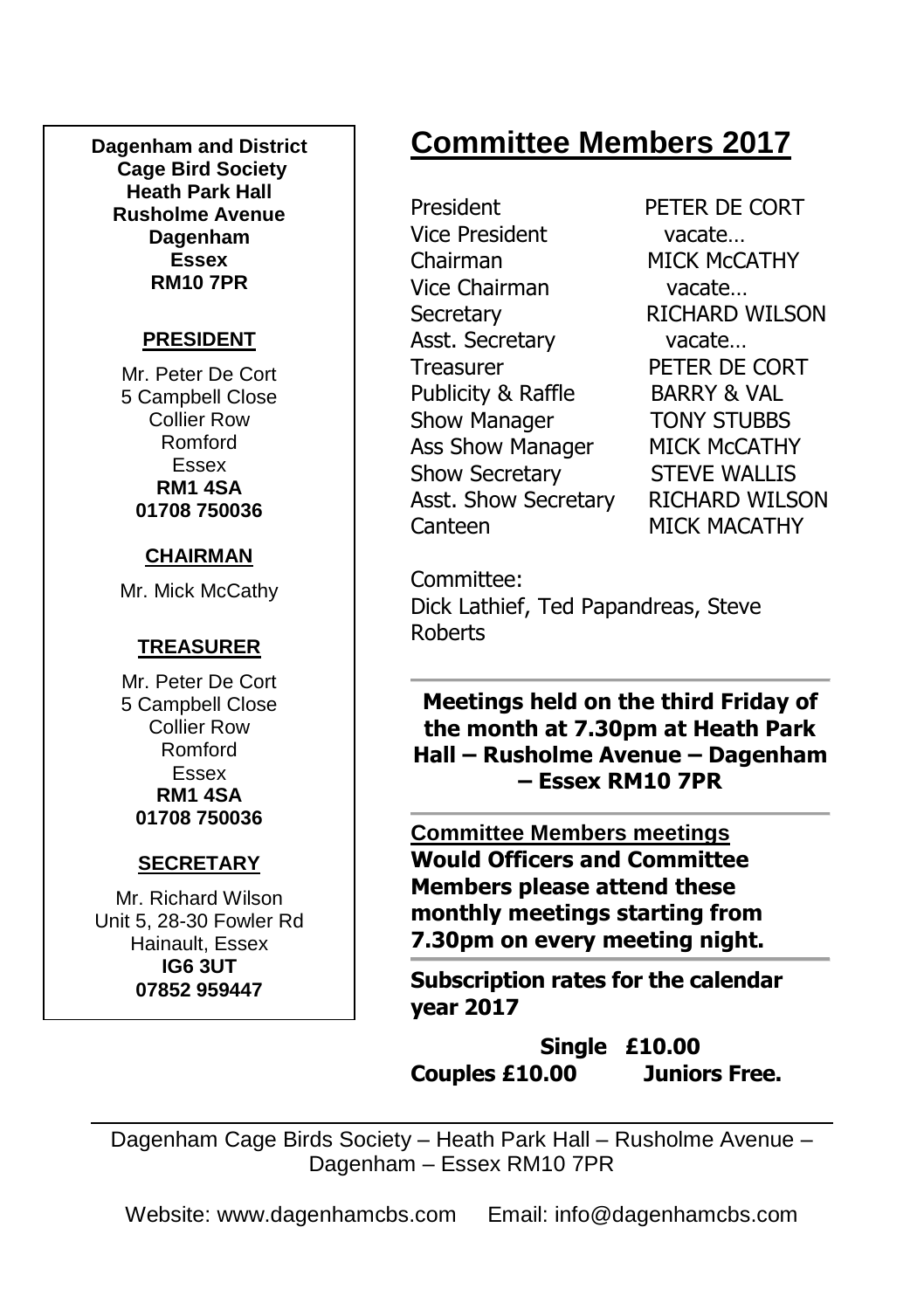## **Forthcoming Meetings**

- **17th Feb 2017** Discussion on possible change of date for Open Show in December.
- 18<sup>th</sup> Mar 2017 Cock Show 1<sup>st</sup> Show in Club Show League
- **15th Apr 2017** Bring & Buy Sale
- **19th May 2017** Talk on Owls (TBC by Fran)
- **16th Jun 2017** TBC
- **21st Jul 2017** Quiz Night
- **18th Aug 2017** Planning Night for Open Show plus free Money Draw
- 15<sup>th</sup> Sep 2017 Any Bird Show 2<sup>nd</sup> Show in Club Show League
- 20<sup>th</sup> Oct 2017 Pairs Show 3<sup>rd</sup> Show in Club Show League
- **17th Nov 2017** Young Stock Show
- **15th Dec 2017** Free Christmas Hamper Draw & Buffet Night

### **January 2017 Meeting**

This was our 2017 AGM, with a fair attendance from Members, the meeting was opened by Club Secretary Richard Wilson who thanked the Committee and Members for their help throughout 2016.

2016 had its highs and lows, from the introduction of our Members Show League and staging a successful Open Show in December to the sad loss of two fantastic members Brett Mason & Phil Heath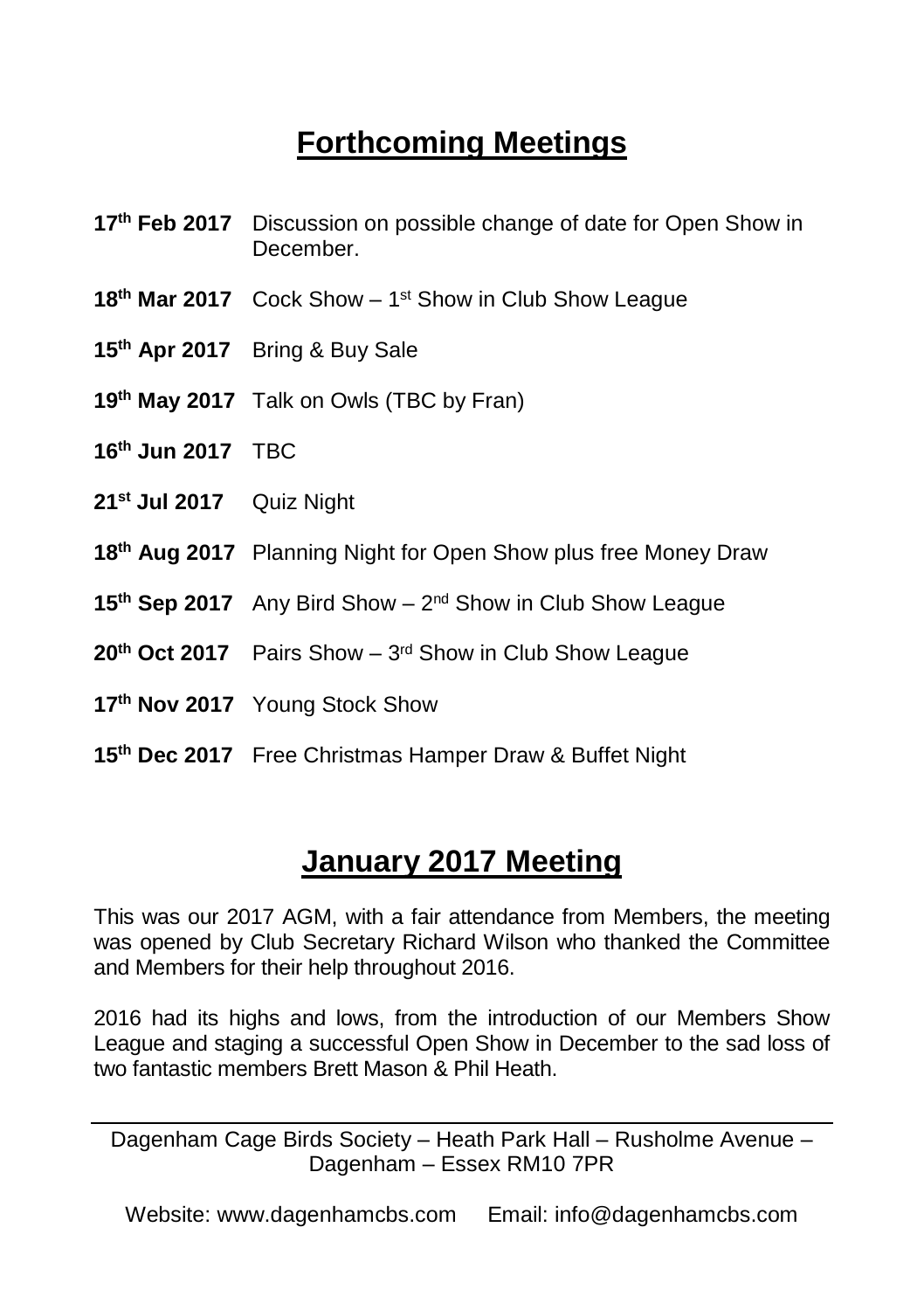Peter De Cort then gave his Treasurer's Report which the Members read and agreed. The Club is very financially healthy with just short of £4000 in its Bank account and cash in hand, this has been helped by Vista Workspace Solutions being our sponsor. All Committee Members then stood down from their posts so that a new Committee could be elected.

Your new Committee is as follows:-

President - PETER DE CORT Chairman - MICK McCATHY Secretary - RICHARD WILSON Treasurer - PETER DE CORT Publicity & Raffle - BARRY & VAL Show Manager - TONY STUBBS Ass Show Manager - MICK McCATHY Show Secretary - STEVE WALLIS Asst. Show Secretary - RICHARD WILSON Canteen - MICK McCATHY

Committee: DICK LATHIEF, TED PAPANDREAS, STEVE ROBERTS.

After much debate the Members then agreed the activities for this year's meeting nights. The following was agreed :–

**February** – Meeting to discuss the possible change of date for our Open show in December. **March** – Cock Show, the first show of our Dagenham CBS show league. **April** – Bring & Buy Sale. **May** – Talk on Owls (TBC by Fran) **June** – TBC **July** – Quiz Night **August** – Planning night for Open Show, plus free money draw. **September** – Any Bird Show, 2<sup>nd</sup> show of the Show League. **October** – Pairs Show. 3<sup>rd</sup> show of the Show League. **November** – Young Stock Show. **December** – Free Christmas Hamper draw & Buffet night.

Dagenham Cage Birds Society – Heath Park Hall – Rusholme Avenue – Dagenham – Essex RM10 7PR

Website: www.dagenhamcbs.com Email: info@dagenhamcbs.com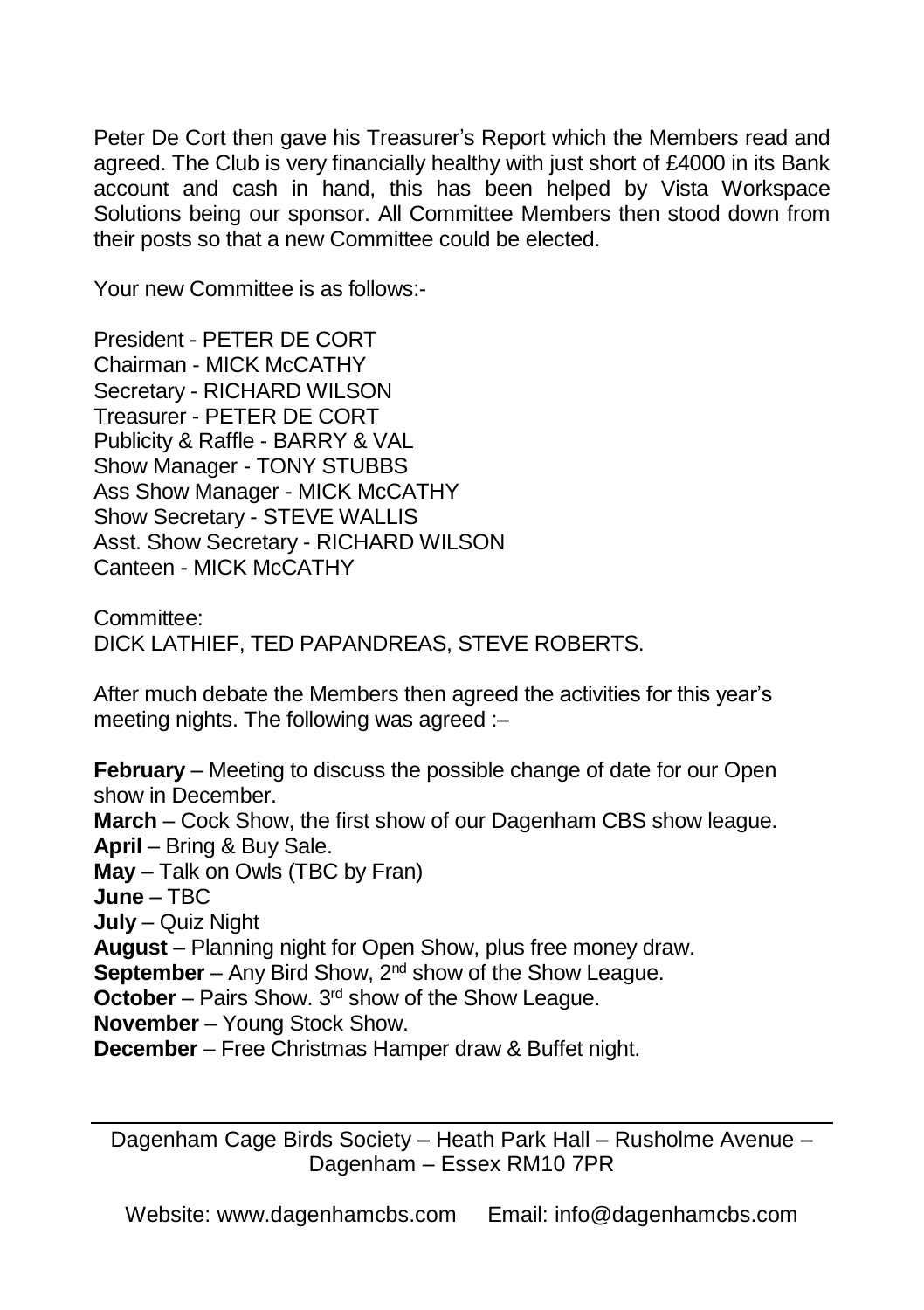The Members discussed bringing the Open Show forward to Saturday  $9<sup>th</sup>$ December or Sunday 10<sup>th</sup> December as it was felt that the 2016 Open Show was too close to Christmas, Richard will check dates of other shows and report back to the members at our February meeting for a decision.

It was brought to the attention of the members that the hall has changed ownership, which now means that our rent has more than doubled for the year, they have also imposed the following rules: –

- No Smoking or Vaping inside or within 1.5 meters outside of the hall or a £100 fine to the Club.
- All furniture must be put away after use and all floors swept and hall left clean after use.
- No vehicles to be parked on the forecourt in front of entrance or in the bus stop.
- No Alcoholic/glass bottled drinks are to be taken into the halls.
- Our hire start time for meeting nights is 7.30pm to 9.30pm.

We have written an email to the new owners with regards to the above and are awaiting a reply.

We have also written a letter the Chief Executive at the local council in regards to the rent increase, there has been no reply at the time of writing this newsletter.

It was suggested that we should increase our subscription for membership to the Club in 2018 to £15.00 for singles and partnerships, Juniors will stay free and this was agreed by all attending members.

The Club is looking to lay on a coach to either Stafford or Newark this year, Richard is gathering information and prices and will update the members at the next meeting.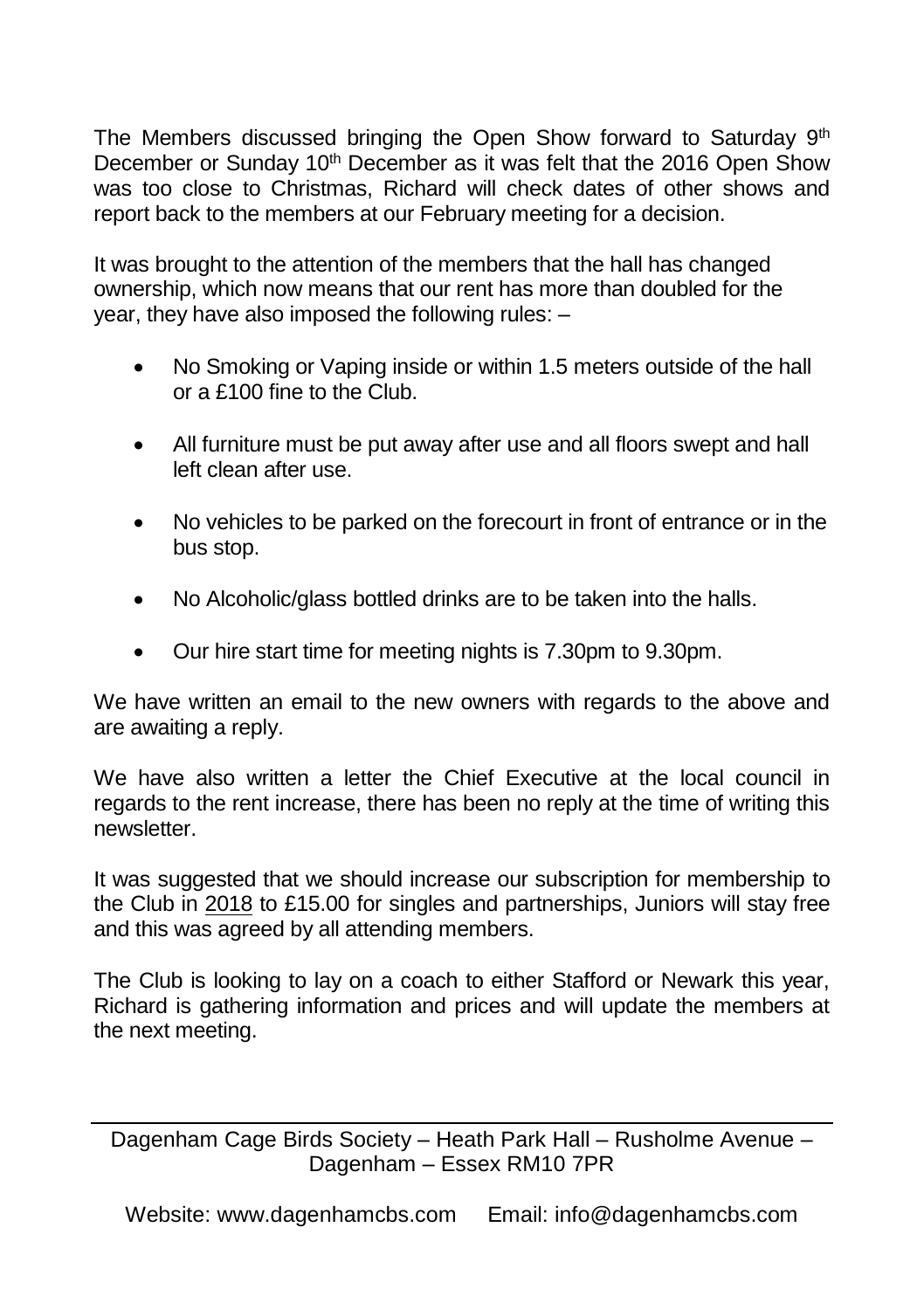We also talked about how we can increase our Membership, and how the Members should try harder to encourage people they know who have an interest in the hobby to join the Club. Dagenham CBS is a special Club with lots to offer, don't let it become like some of our other local Clubs that struggle to get 10 people to their meeting nights, once these Clubs close their doors to their Members, that will be them finished, no more bird club, nowhere to go and share your hobby with likeminded people.

Apologues to Bill Wallis who donated shields for the Open Show which we failed to present to the winners on the day, however luckily Bill won a couple of them and the others have now been given out, we will get it right this year.

A big thank you to Mick McCathy who will donate tea, coffee, milk, sugar and cakes at the tea bar for all meeting nights in 2017 which will help club funds.

**February's newsletter will be the last one sent out to members that have not paid their 2017 subscription.**

### **Treasurers Monthly Report for December 2016**

Number of Members present – 17 Raffle made – £43.00 Tea Bar made – £13.50 New members  $-0$ Donations - £200.00

£100.00 from Leon Schaller & Son Ltd (Vista's Landlord) £100.00 from Stuart Maurice Accountants (Vista's Accountants)